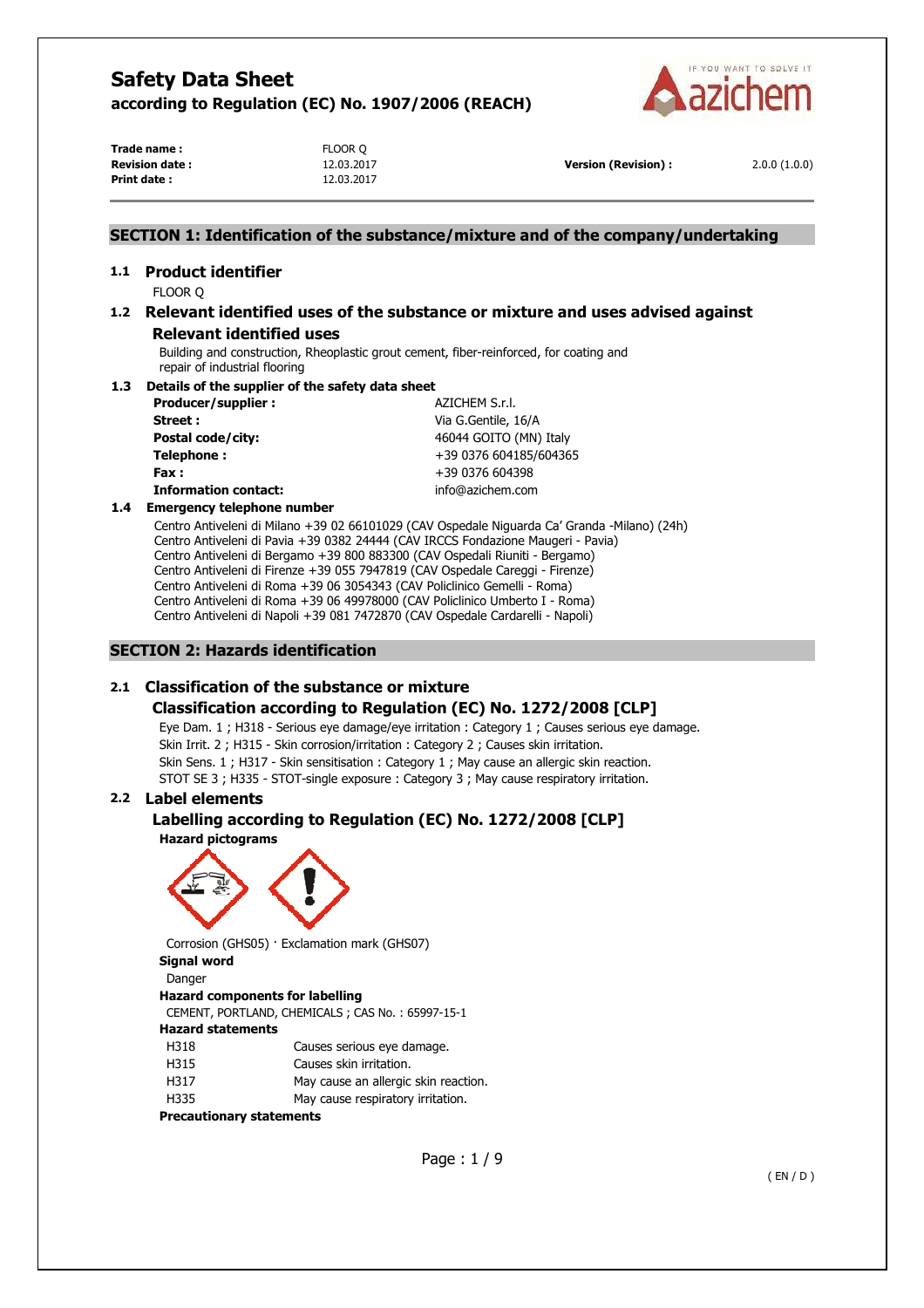

| Trade name:<br><b>Revision date:</b><br><b>Print date:</b> | FLOOR Q<br>12.03.2017<br>12.03.2017 | <b>Version (Revision):</b> | 2.0.0(1.0.0) |
|------------------------------------------------------------|-------------------------------------|----------------------------|--------------|
|                                                            |                                     |                            |              |

| Avoid breathing dust/fume/gas/mist/vapours/spray.                |
|------------------------------------------------------------------|
| Wash hands thoroughly after handling.                            |
| Immediately call a POISON CENTER/doctor                          |
| Store in a well-ventilated place. Keep container tightly closed. |
|                                                                  |

# **2.3 Other hazards**

None

### **SECTION 3: Composition / information on ingredients**

#### **3.2 Mixtures**

#### **Hazardous ingredients**

CEMENT, PORTLAND, CHEMICALS ; EC No. : 266-043-4; CAS No. : 65997-15-1 Weight fraction :  $\geq 25 -  $30\%$$ Classification 1272/2008 [CLP] : Eye Dam. 1 ; H318 Skin Irrit. 2 ; H315 Skin Sens. 1 ; H317 STOT SE 3 ; H335

### **Additional information**

Full text of H- and EUH-statements: see section 16.

# **SECTION 4: First aid measures**

#### **4.1 Description of first aid measures**

When in doubt or if symptoms are observed, get medical advice.

#### **Following inhalation**

Remove victim out of the danger area. Symptoms may develop several hours following exposure; medical observation therefore necessary for at least 48 hours.

#### **In case of skin contact**

Wash immediately with: Water Remove contaminated, saturated clothing immediately. In case of skin irritation, consult a physician. In case of skin reactions, consult a physician.

#### **After eye contact**

After contact with the eyes, rinse with water with the eyelids open for a sufficient length of time, then consult an ophthalmologist immediately.

#### **After ingestion**

Never give anything by mouth to an unconscious person or a person with cramps.

#### **4.2 Most important symptoms and effects, both acute and delayed**

On contact with moist skin may cause thickening, cracking and cracking of the skin. Prolonged contact in combination with existing abrasions can cause burns. Direct contact with the product may cause corneal injury due to mechanical stress, immediate or delayed irritation or inflammation. The direct contact with large quantities of product dry or with projections of wet product can cause effects ranging from irritation ocular moderate (eg. Conjunctivitis or blepharitis) to chemical burns and blindness. Dust may irritate throat and respiratory system. Coughing, sneezing and panting may occur as a result of exposure above the occupational exposure limits. May cause an allergic skin reaction.

#### **4.3 Indication of any immediate medical attention and special treatment needed**  None

#### **SECTION 5: Firefighting measures**

# **5.1 Extinguishing media**

## **Suitable extinguishing media**

Extinguishing powder alcohol resistant foam Carbon dioxide (CO2) Water mist

## **5.2 Special hazards arising from the substance or mixture**

None

**5.3 Advice for firefighters**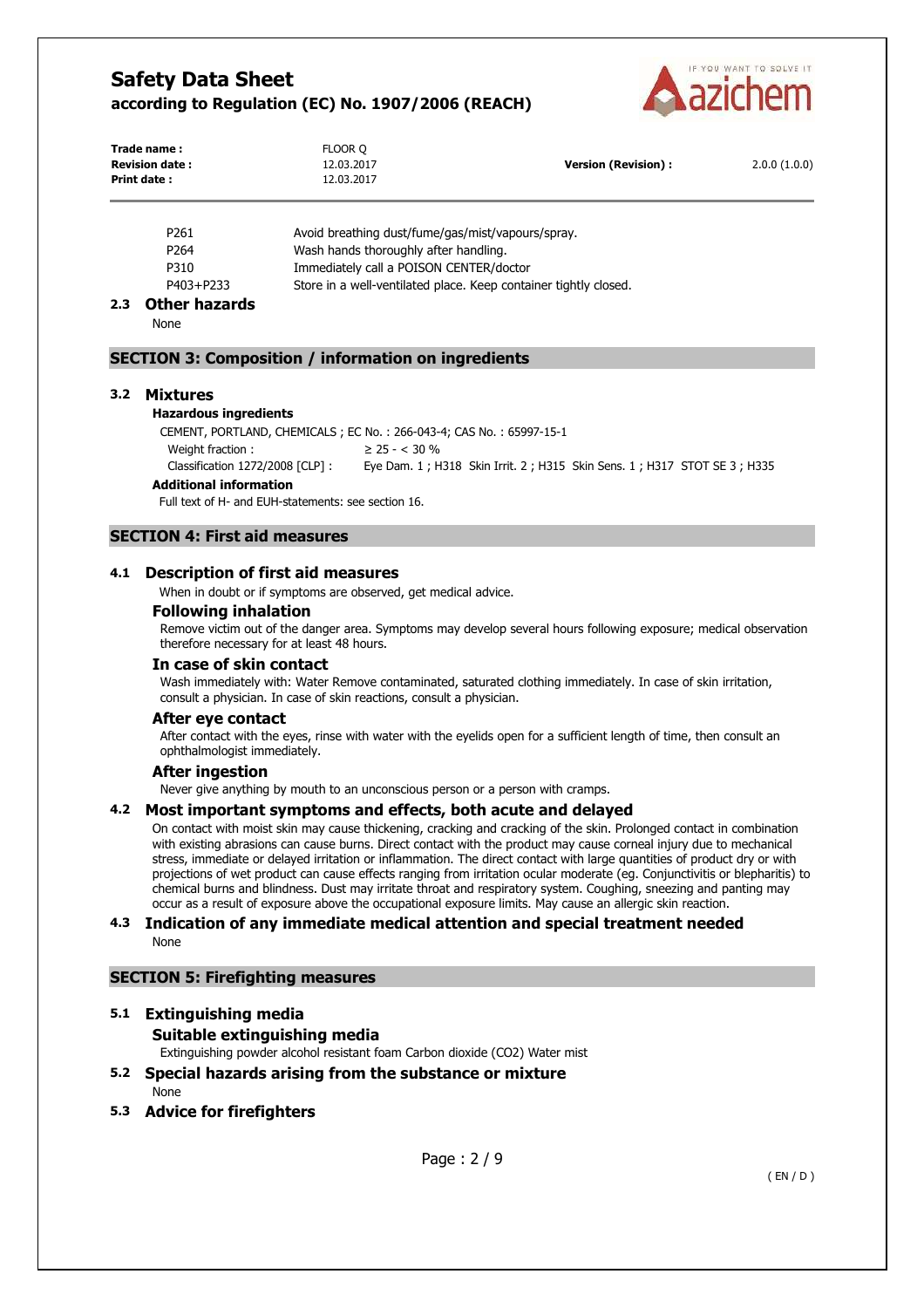

| Trade name:           | FLOOR Q    |                      |              |
|-----------------------|------------|----------------------|--------------|
| <b>Revision date:</b> | 12.03.2017 | Version (Revision) : | 2.0.0(1.0.0) |
| <b>Print date:</b>    | 12.03.2017 |                      |              |

Remove persons to safety.

# **Special protective equipment for firefighters**

Do not inhale explosion and combustion gases. Use appropriate respiratory protection.

## **SECTION 6: Accidental release measures**

### **6.1 Personal precautions, protective equipment and emergency procedures**

Clear spills immediately. Wear a self-contained breathing apparatus and chemical protective clothing. Wear a selfcontained breathing apparatus and chemical protective clothing.

#### **For non-emergency personnel**

Remove persons to safety.

### **6.2 Environmental precautions**

Do not allow to enter into surface water or drains. In case of gas escape or of entry into waterways, soil or drains, inform the responsible authorities.

### **6.3 Methods and material for containment and cleaning up**

#### **For containment**

Absorb with liquid-binding material (e.g. sand, diatomaceous earth, acid- or universal binding agents). Collect in closed and suitable containers for disposal.

### **For cleaning up**

The contaminated area should be cleaned up immediately with: Water Retain contaminated washing water and dispose it.

### **6.4 Reference to other sections**

Reference to other sections Safe handling: see section 7 Personal protection equipment: see section 8

## **SECTION 7: Handling and storage**



## **7.1 Precautions for safe handling**

#### **Protective measures**

**Specific requirements or handling rules** 

Do not breathe dust. Do not breathe gas/fumes/vapour/spray. See section 8.

#### **Advices on general occupational hygiene**

Normal precautions taken when handling chemicals should be observed.

## **7.2 Conditions for safe storage, including any incompatibilities**

# Only use containers specifically approved for the substance/product.

# **Requirements for storage rooms and vessels**

Keep in a cool, well-ventilated place. Protect against UV-radiation/sunlight Humidity.

# **Hints on joint storage**

**Storage class :** 12 **Storage class (TRGS 510) :** 12

**Keep away from** 

Store at least 3 metres apart from: Chemicals/products that react together readily

# **Further information on storage conditions**

Keep container tightly closed and in a well-ventilated place.

**7.3 Specific end use(s)**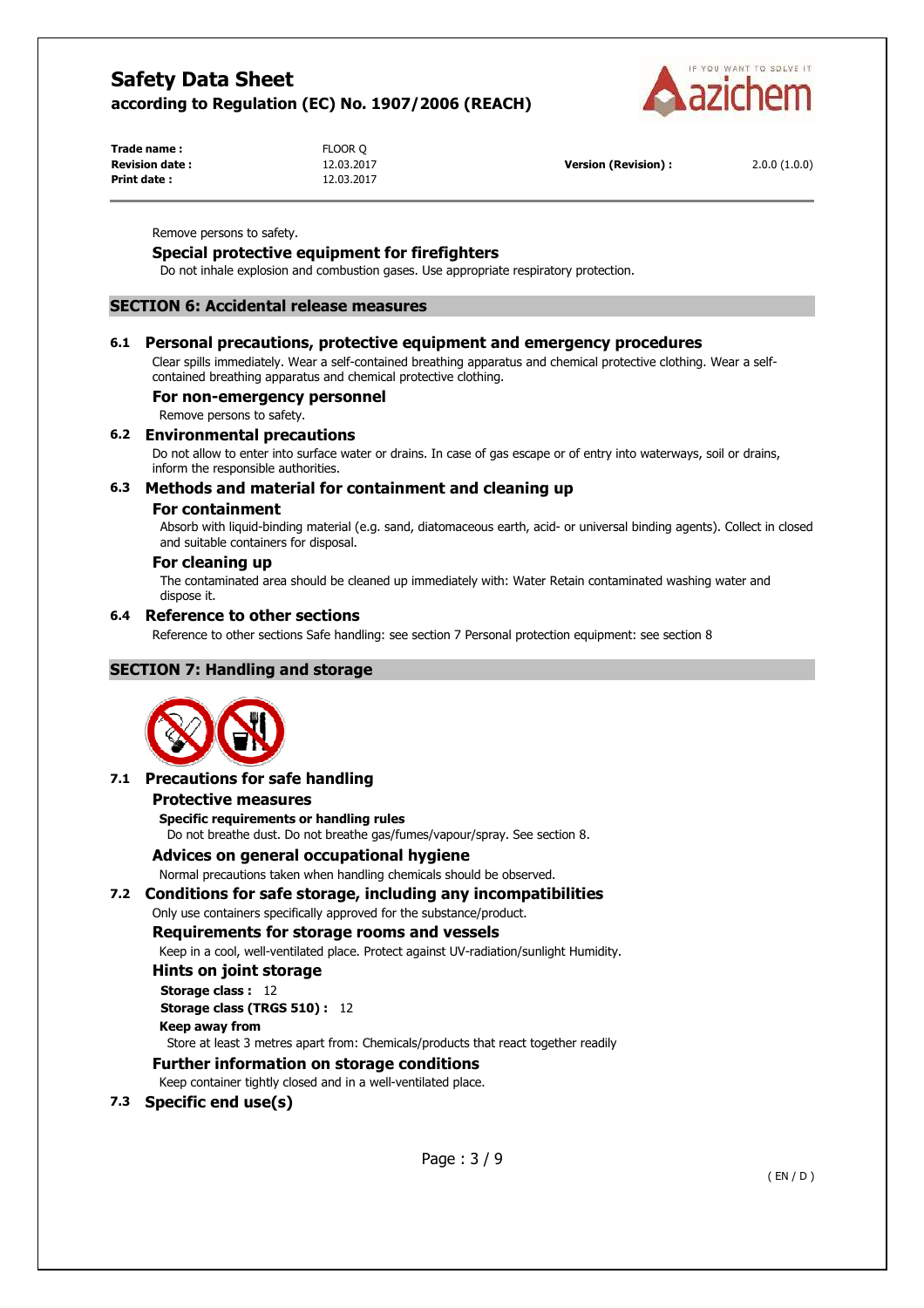

**Trade name :** FLOOR Q **Revision date :** 12.03.2017 **Version (Revision) :** 2.0.0 (1.0.0) **Print date :** 12.03.2017

None

# **SECTION 8: Exposure controls/personal protection**

#### **8.1 Control parameters**

### **DNEL/DMEL and PNEC values**

**DNEL/DMEL** 

Exposure route : Thhalation Exposure frequency : Short-term (acute) Limit value :  $1 \text{ mg/m}^3$ 

Limit value type : DNEL worker (local) ( CEMENT, PORTLAND, CHEMICALS ; CAS No. : 65997-15-1 )

#### **8.2 Exposure controls**

# **Appropriate engineering controls**

If local exhaust ventilation is not possible or not sufficient, the entire working area must be ventilated by technical means. If technical exhaust or ventilation measures are not possible or insufficient, respiratory protection must be worn.

#### **Personal protection equipment**



When using do not eat, drink, smoke, sniff.

# **Eye/face protection**

**Suitable eye protection**  Eye glasses with side protection DIN EN 166

#### **Skin protection**

**Hand protection** 

Tested protective gloves must be worn DIN EN 374

#### **Respiratory protection**

Quarter-face mask (DIN EN 140) Half-face mask (DIN EN 140) Filtering Half-face mask (DIN EN 149)

### **SECTION 9: Physical and chemical properties**

# **9.1 Information on basic physical and chemical properties**

### **Safety relevant basis data**

| <b>Aspect</b>                            |                 | powder             |
|------------------------------------------|-----------------|--------------------|
| Colour                                   |                 | gray               |
| <b>Odour</b>                             |                 | none               |
| Melting point/melting range:             |                 | No data available  |
| <b>Freezing point:</b>                   |                 | No data available  |
| <b>Vapour density</b>                    | $($ (air = 1) ) | Data not available |
| Initial boiling point and boiling range: | (1013 hPa)      | No data available  |
| Decomposition temperature :              |                 | No data available  |
| <b>Self flammability</b>                 |                 | not applicable     |
| Flash point:                             |                 | Not flammable      |
| <b>Ignition temperature:</b>             |                 | No data available  |
| Lower explosion limit :                  |                 | No data available  |
| Upper explosion limit:                   |                 | No data available  |
| <b>Explosive properties:</b>             |                 | No data available. |
| Vapour pressure                          | (20 °C)         | negligible         |
| Density:                                 | (20 °C)         | No data available  |
| <b>Relative density:</b>                 | (20 °C )        | No data available  |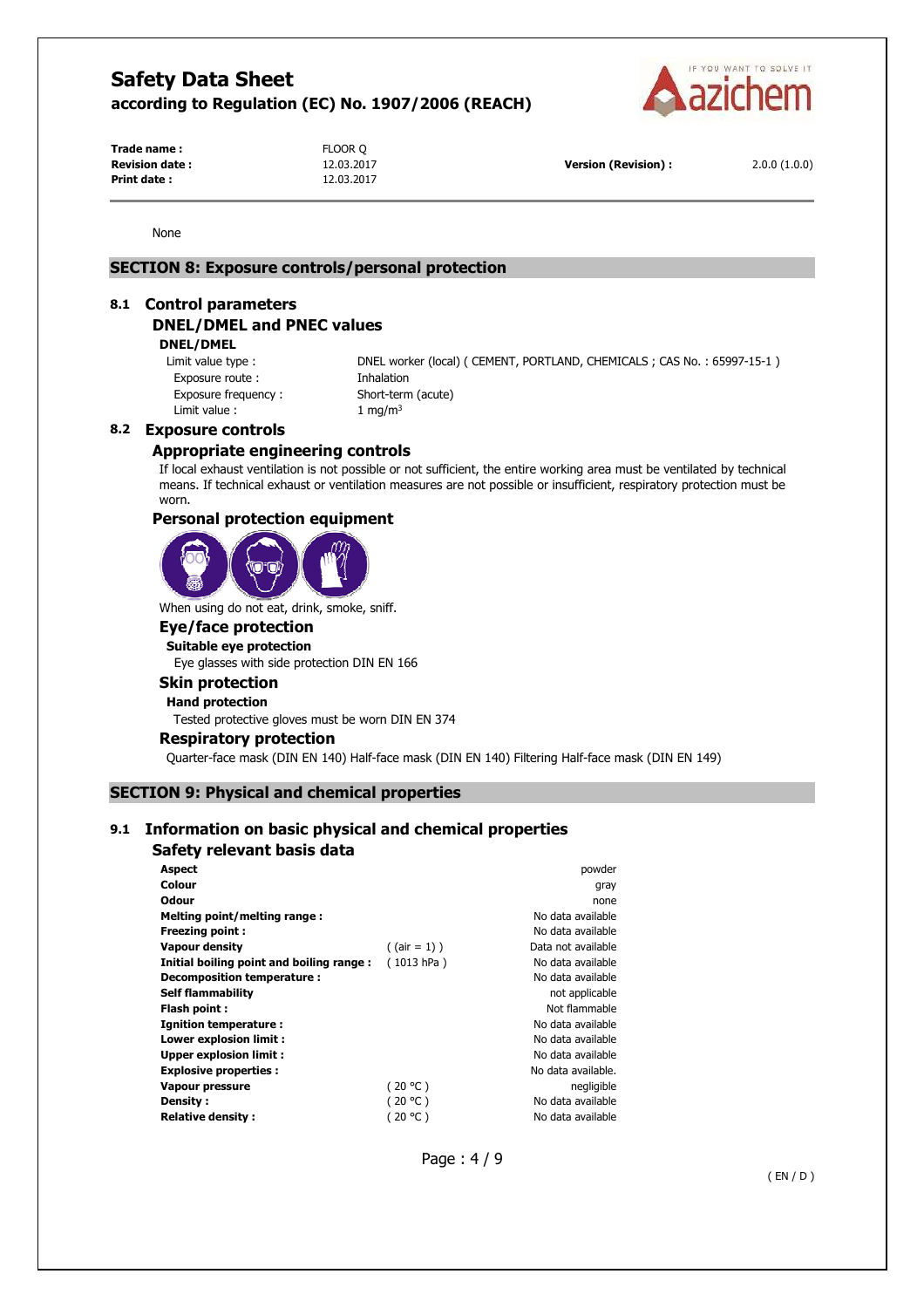

|     | Trade name:<br><b>Revision date:</b><br>Print date: | FLOOR Q<br>12.03.2017<br>12.03.2017 |   | <b>Version (Revision):</b> |      | 2.0.0(1.0.0) |
|-----|-----------------------------------------------------|-------------------------------------|---|----------------------------|------|--------------|
|     | Water solubility:                                   | (20 °C )                            |   | almost insoluble           |      |              |
|     | pH:                                                 |                                     | > | 11                         |      |              |
|     | <b>Log Pow</b>                                      | (20 °C )                            |   | not applicable             |      |              |
|     | Viscosity:                                          | (20 °C )                            |   | No data available          |      |              |
|     | <b>Odour threshold:</b>                             |                                     |   | No data available          |      |              |
|     | <b>Relative vapour density:</b>                     | (20 °C )                            |   | No data available          |      |              |
|     | <b>Evaporation rate:</b>                            |                                     |   | No data available          |      |              |
|     | <b>Maximum VOC content (EC):</b>                    |                                     |   | 0                          | Wt % |              |
|     | <b>Oxidizing properties</b>                         |                                     |   | Not oxidising              |      |              |
| 9.2 | <b>Other information</b>                            |                                     |   |                            |      |              |

None

#### **SECTION 10: Stability and reactivity**

#### **10.1 Reactivity**

Basic reaction when in mixed with water before to became a solid inert compound.

## **10.2 Chemical stability**

Stable under recommended storage and handling conditions. See section 7. No additional measures necessary.

#### **10.3 Possibility of hazardous reactions**  No hazardous reactions when stored and handled properly.

# **10.4 Conditions to avoid**

Protect from contact with water to avoid solidification of the product.

- **10.5 Incompatible materials** 
	- Acid
- **10.6 Hazardous decomposition products**  None

# **SECTION 11: Toxicological information**

### **11.1 Information on toxicological effects**

### **Acute effects**

**Acute oral toxicity**  It has no significant toxicity properties. **STOT-single exposure**  None **Practical experience/human evidence**  None **Acute dermal toxicity**  Parameter : LD50 ( CEMENT, PORTLAND, CHEMICALS ; CAS No. : 65997-15-1 ) Exposure route : Dermal Species : Rabbit

Effective dose :  $> 2000$  mg/kg bw/day Exposure time : 24 days

#### It has no significant toxicity properties. **Irritant and corrosive effects**

# **Primary irritation to the skin**

On contact with moist skin may cause thickening, cracking and cracking of the skin. Prolonged contact in combination with existing abrasions can cause burns.

#### **Irritation to eyes**

Direct contact with the product may cause corneal injury due to mechanical stress, immediate or delayed irritation or inflammation. The direct contact with large quantities of product dry or with projections of wet product can cause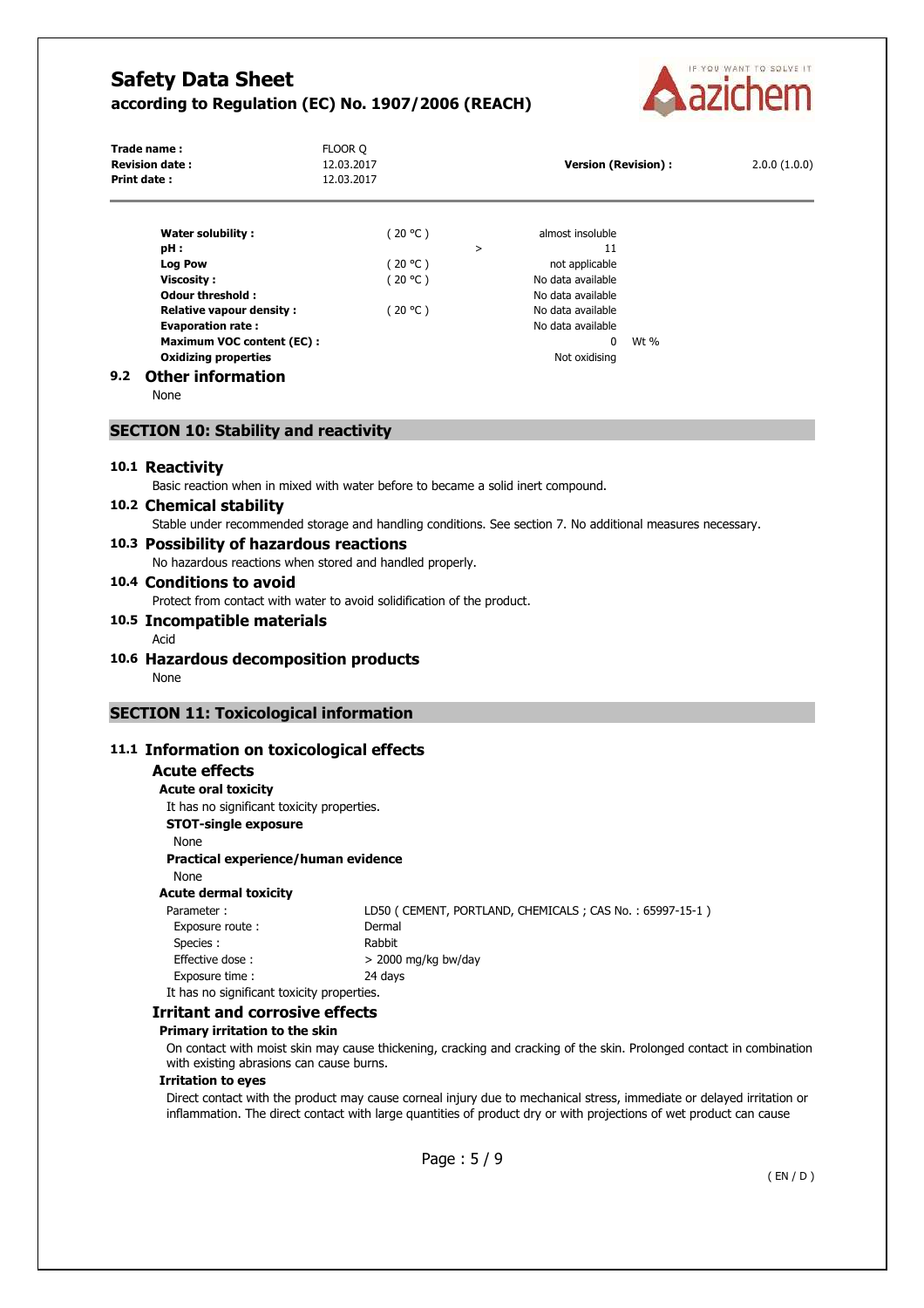

| Trade name:           | FLOOR Q    |                      |              |
|-----------------------|------------|----------------------|--------------|
| <b>Revision date:</b> | 12.03.2017 | Version (Revision) : | 2.0.0(1.0.0) |
| Print date:           | 12.03.2017 |                      |              |

effects ranging from irritation ocular moderate (eg. Conjunctivitis or blepharitis) to chemical burns and blindness. **Irritation to respiratory tract** 

Dust may irritate throat and respiratory system. Coughing, sneezing and panting may occur as a result of exposure above the occupational exposure limits.

### **Sensitisation**

#### **In case of skin contact**

Eczema can be developed as a result of exposure to dust damp, caused both by the high pH which induces irritant contact dermatitis after prolonged contact, either by an immunological reaction to Cr (VI) soluble which causes allergic contact dermatitis.

#### **In case of inhalation**

not sensitising.

# **Repeated dose toxicity (subacute, subchronic, chronic)**

### **Subacute inhalation toxicity**

The available evidence indicates clearly that occupational exposure to cement dust content in the product causes deficits in lung function. However, the evidence available at present are insufficient to establish with certainty the dose-response relationship for these effects.

#### **Chronic inhalation toxicity**

There were no chronic effects or effects at low concentrations.

## **CMR effects (carcinogenicity, mutagenicity and toxicity for reproduction)**

The ingredients in this mixture do not meet the criteria for classification as CMR according to CLP.

# **SECTION 12: Ecological information**

Do not allow uncontrolled discharge of product into the environment.

### **12.1 Toxicity**

No information available.

# **12.2 Persistence and degradability**

Poorly watersoluble, inorganic product. Can be mechanically precipitated to a large extent in biological sewage plants.

### **12.3 Bioaccumulative potential**

not applicable

**12.4 Mobility in soil** 

#### Low solubility in soil.

# **12.5 Results of PBT and vPvB assessment**

This product is none, or does not contain a substance called a PBT or vPvB

#### **12.6 Other adverse effects**  No information available.

**12.7 Additional ecotoxicological information**  None

# **SECTION 13: Disposal considerations**

# **13.1 Waste treatment methods**

# **Product/Packaging disposal**

Dispose according to legislation.

## **SECTION 14: Transport information**

## **14.1 UN number**

No dangerous goods in sense of this transport regulation.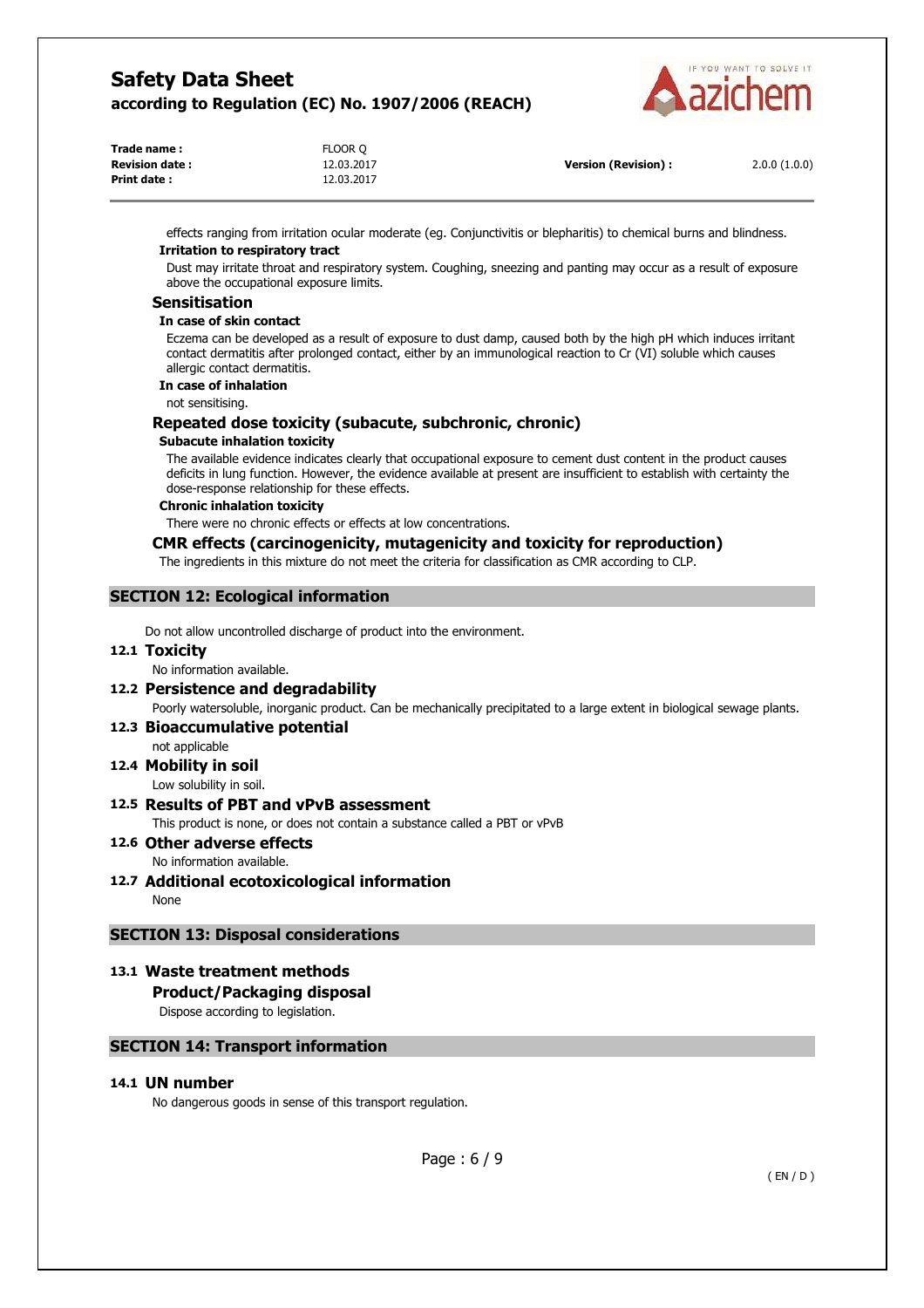

| Trade name:           | FLOOR Q    |                      |              |
|-----------------------|------------|----------------------|--------------|
| <b>Revision date:</b> | 12.03.2017 | Version (Revision) : | 2.0.0(1.0.0) |
| Print date:           | 12.03.2017 |                      |              |

### **14.2 UN proper shipping name**

No dangerous goods in sense of this transport regulation.

#### **14.3 Transport hazard class(es)**

No dangerous goods in sense of this transport regulation.

#### **14.4 Packing group**

No dangerous goods in sense of this transport regulation.

#### **14.5 Environmental hazards**

No dangerous goods in sense of this transport regulation.

### **14.6 Special precautions for user**

None

### **14.7 Transport in bulk according to Annex II of MARPOL 73/78 and the IBC Code**  not applicable

## **SECTION 15: Regulatory information**

## **15.1 Safety, health and environmental regulations/legislation specific for the substance or mixture**

#### **EU legislation**

Regulation (EC) 1907/2006/CE (REACh). Regulation (EC) No 1272/2008 (CLP). Regulation (EU) 2015/830 requirements for the compilation of safety data sheets. Commission Regulation (EC) No 790/2009/CE (amending, for the purposes of its adaptation to technical and scientific progress (ATP), Regulation (EC) No 1272/2008). Commission Regulation (EU) No 286/2011 (amending, for the purposes of its adaptation to technical and scientific progress (ATP), Regulation (EC) No 1272/2008). Commission Regulation (EU) No 618/2012 (amending, for the purposes of its adaptation to technical and scientific progress (ATP), Regulation (EC) No 1272/2008). Commission Regulation (EU) No 487/2013 (amending, for the purposes of its adaptation to technical and scientific progress (ATP), Regulation (EC) No 1272/2008). Commission Regulation (EU) No 758/2013 (amending, for the purposes of its adaptation to technical and scientific progress (ATP), Regulation (EC) No 1272/2008). Commission Regulation (EU) No 944/2013 (amending, for the purposes of its adaptation to technical and scientific progress (ATP), Regulation (EC) No 1272/2008). Commission Regulation (EU) No 605/2014 (amending, for the purposes of its adaptation to technical and scientific progress (ATP), Regulation (EC) No 1272/2008). Commission Regulation (EU) No 1297/2015 (amending, for the purposes of its adaptation to technical and scientific progress (ATP), Regulation (EC) No 1272/2008).

#### **Other regulations (EU)**

#### **Regulation (CE) 1907/2006: Substance of very high concern included in the SVHC Candidate List**  None

#### **National regulations**

Italy: Legislative Decree 81/2008 (Consolidated Law on protection of health and safety at work), as amended and Directive 2009/161/UE - chemical risk assessment in accordance with Title IX

#### **Water hazard class (WGK)**

Class : nwg (Non-hazardous to water) Classification according to VwVwS

#### **15.2 Chemical Safety Assessment**

not applicable

#### **SECTION 16: Other information**

### **16.1 Indication of changes**

None

#### **16.2 Abbreviations and acronyms**

**LEGENDA:**

ADR: Accord européen relative au transport international des marchandises dangereuses par route (accordo europeo relativo al trasporto internazionale delle merci pericolose su strada) ASTM: ASTM International, originariamente nota come American Society for Testing and Materials (ASTM)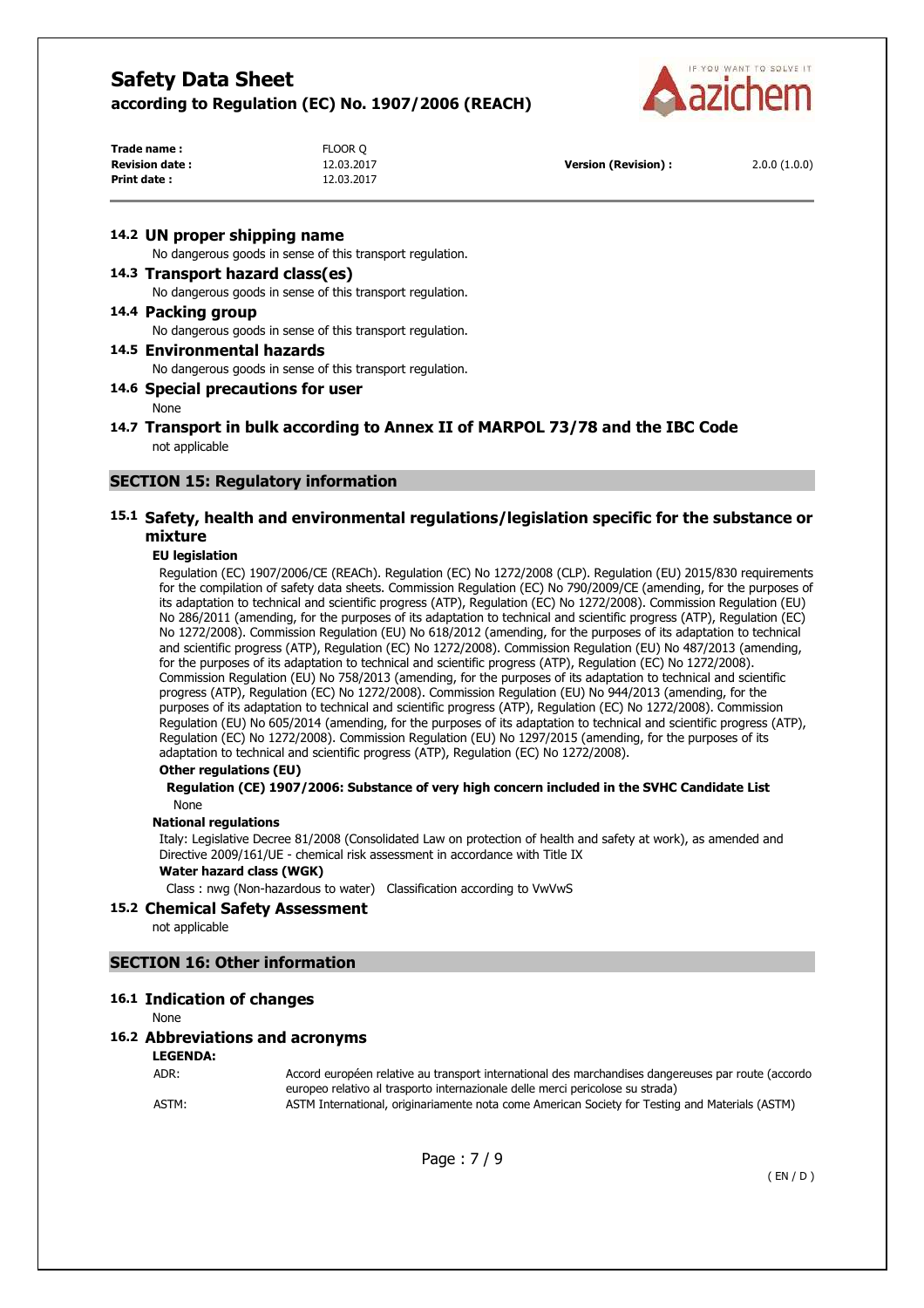

| Trade name:<br><b>Revision date:</b><br><b>Print date:</b> | FLOOR O<br>12.03.2017<br>12.03.2017                                             | <b>Version (Revision):</b>                                                                       | 2.0.0(1.0.0) |  |
|------------------------------------------------------------|---------------------------------------------------------------------------------|--------------------------------------------------------------------------------------------------|--------------|--|
| EINECS:                                                    |                                                                                 | European Inventory of Existing Commercial Chemical Substances (Registro Europeo delle Sostanze   |              |  |
|                                                            | chimiche in Commercio)                                                          |                                                                                                  |              |  |
| $EC(0/50/100)$ :                                           |                                                                                 | Effective Concentration 0/50/100 (Concentrazione Effettiva Massima per 0/50100% degli Individui) |              |  |
| $LC(0/50/100)$ :                                           |                                                                                 | Lethal Concentration 0/50/100 (Concentrazione Letale per 0/50100% degli Individui)               |              |  |
| IC50:                                                      | Inhibitor Concentration 50 (Concentrazione Inibente per il 50% degli Individui) |                                                                                                  |              |  |
| NOEL:                                                      | No Observed Effect Level (Dose massima senza effetti)                           |                                                                                                  |              |  |
| NOEC:                                                      |                                                                                 | No Observed Effect Concentration (Concentrazione massima senza effetti)                          |              |  |
| $  -$                                                      |                                                                                 |                                                                                                  |              |  |

| LOEC:              | Lowest Observed Effect Concentration (Concentrazione massima alla quale è possibile evidenziare un<br>effetto)                                                                       |
|--------------------|--------------------------------------------------------------------------------------------------------------------------------------------------------------------------------------|
| DNEL:              | Derived No Effect Level (Dose derivata di non effetto)                                                                                                                               |
| DMEL:              | Derived Minimum Effect Level (Dose derivata di minimo effetto)                                                                                                                       |
| CLP:               | Classification, Labelling and Packaging (Classificazione, Etichettatura e Imballaggio)                                                                                               |
| CSR:               | Rapporto sulla Sicurezza Chimica (Chemical Safety Report)                                                                                                                            |
| LD(0/50/100):      | Lethal Dose 0/50/100 (Dose Letale per 0/50/100% degli Individui)                                                                                                                     |
| IATA:              | International Air Transport Association (Associazione Internazionale del Trasporto Aereo)                                                                                            |
| ICAO:              | International Civil Aviation Organization (Organizzazione Internazionale dell'Aviazione Civile)                                                                                      |
| Codice IMDG:       | International Maritime Dangerous Goods code (Codice sul Regolamento del Trasporto Marittimo)                                                                                         |
| PBT:               | Persistent, bioaccumulative and toxic (sostanze persistenti bioaccumulabili e tossiche)                                                                                              |
| RID:               | Règlement concernent le transport International ferroviaire des marchandises Dangereuses<br>(Regolamento concernente il trasporto Internazionale ferroviario delle merci Pericolose) |
| STEL:              | Short term exposure limit (limite di esposizione a breve termine)                                                                                                                    |
| TLV:               | Threshold limit value (soglia di valore limite)                                                                                                                                      |
| TWA:               | Time Weighted Average (media ponderata nel tempo)                                                                                                                                    |
| UE:                | Unione Europea                                                                                                                                                                       |
| vPvB:              | Very persistent very bioaccumulative (sostanze molto persistenti e molto bioaccumulabili)                                                                                            |
| N.D.:              | Non disponibile.                                                                                                                                                                     |
| N.A.:              | Non applicabile                                                                                                                                                                      |
| VwVwS.:            | Text of Administrative Regulation on the Classification of Substances hazardous to waters into Water<br>Hazard Classes (Verwaltungsvorschrift wassergefährdende Stoffe – VwVwS)      |
| PNEC:              | Predicted No Effect Concentration                                                                                                                                                    |
| PNOS:              | Particulates not Otherwise Specified                                                                                                                                                 |
| BOD:               | Biochemical Oxygen Demand                                                                                                                                                            |
| COD:               | Chemical Oxygen Demand                                                                                                                                                               |
| BCF:               | <b>BioConcentration Factor</b>                                                                                                                                                       |
| TRGS:              | Technische Regeln für Gefahrstoffe -Technical Rules for Hazardous Substances, defined by The<br>Federal Institute for Occupational Safety and Health, Germany                        |
| LCL <sub>o</sub> : | Lethal Concentration Low (La minima concentrazione letale)                                                                                                                           |
| ThOD:              | Theoretical Oxygen Demand                                                                                                                                                            |

# **16.3 Key literature references and sources for data**

None

# **16.4 Classification for mixtures and used evaluation method according to regulation (EC) 1272/2008 [CLP]**

calculated.

# **16.5 Relevant H- and EUH-phrases (Number and full text)**

- H315 Causes skin irritation.
- H317 May cause an allergic skin reaction.
- H318 Causes serious eye damage.
- H335 May cause respiratory irritation.

# **16.6 Training advice**

None

# **16.7 Additional information**

None